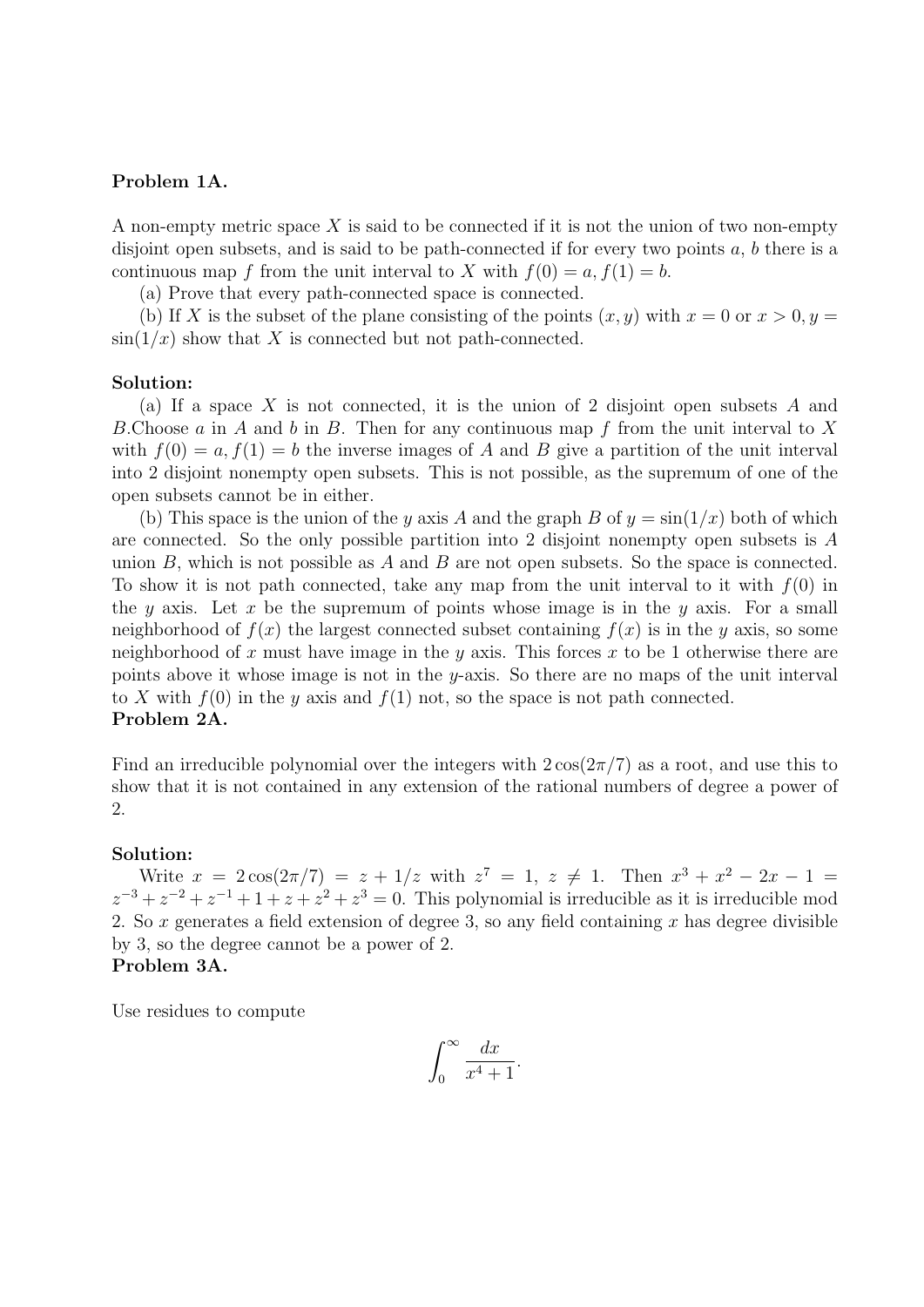**Solution:** This is half of  $\int_{-\infty}^{\infty}$  $\frac{dx}{x^4+1}$ , and therefore  $\pi i$  times the sum of residues in the upper half plane (using the usual semicircular contour and the residue theorem). The residues are at  $(i \pm 1)/\sqrt{2}$  and have values  $1/4(i \pm 1)$  so their sum is  $-\sqrt{2i/4}$ . The integral is therefore  $\pi/2\sqrt{2}$ .

# Problem 4A.

Let  $M_n(k)$  be the n by n matrices over a field k. Find (with proof) all linear maps f from  $M_n(k)$  to k such that  $f(AB) = f(BA)$  for all matrices A and B.

# Solution:

Taking commutators  $AB - BA$  of suitable matrices A and B each with just one nonzero entry shows that any matrix with just one nonzero entry off the diagonal, or with 2 nonzero entries on the diagonal with sum zero, is of this form. In other words all matrices of trace zero are linear combinations of matrices of the form  $AB - BA$ . Any matrix  $AB - BA$  has image 0 under f. So the linear maps are just those that vanish on all matrices of trace  $0$ , and so are multiples of the trace.

# Problem 5A.

Show that the function equal to  $e^{-1/x^2}$  for  $x \neq 0$  and equal to 0 at  $x = 0$  is infinitely differentiable at all real numbers, and find its Taylor series at  $x = 0$ .

**Solution:** By induction any higher derivative is (polynomial in  $1/x$ ) $e^{-1/x^2}$  for  $x \neq 0$ . This has limit 0 at  $x = 0$ . So all higher derivatives exist and are all 0 at 0. The Taylor series at 0 is therefore  $0 + 0x + 0x^2 + ...$ 

# Problem 6A.

If N is the integer  $2^4 \cdot 3^3 \cdot 5^2 \cdot 7$  find the smallest positive integer m such that  $x^m \equiv 1 \mod N$ for all integers  $x$  coprime to  $N$ .

# Solution:

By the Chinese remainder theorem  $Z/(mnZ)$  is  $Z/(mZ) \times Z/(nZ)$  for  $m, n$  coprime, so it is enough to solve this question for prime powers. If N is  $2^4$  or  $3^3$  or  $5^2$  or 7 then the smallest m as above is  $4, 2 \times 3^2, 4 \times 5$ , and 6 respectively. So the solution is the least common multiple of these, which is  $m = 2^2 \times 3^2 \times 5 = 180$ . Problem 7A.

If  $0 < r < 1$ , find

$$
\sum_{k=0}^{\infty} r^k \cos(k\theta).
$$

Your final answer should not involve any complex numbers.

# Solution: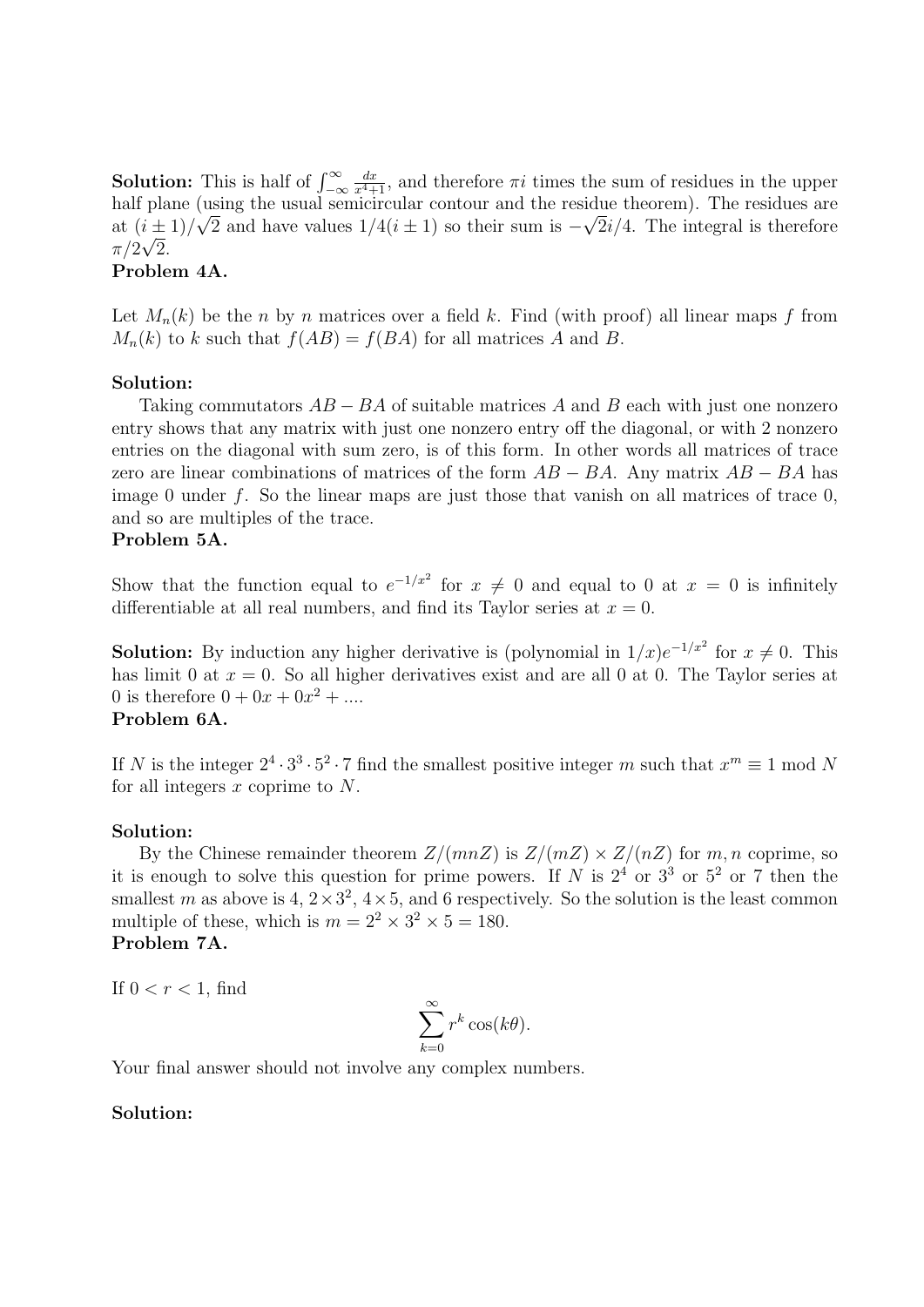Put  $z = re^{i\theta}$ . It's enough to find the real part of

$$
\sum_{k=0}^{\infty} z^k = \frac{1}{1-z} = \frac{1}{1-re^{i\theta}} \frac{1-re^{-i\theta}}{1-re^{-i\theta}} = \frac{1-r\cos(\theta) + ir\sin(\theta)}{1-2r\cos(\theta) + r^2},
$$

so the answer is

$$
\frac{1 - r \cos(\theta)}{1 - 2r \cos(\theta) + r^2}.
$$

# Problem 8A.

For each of the following 4 statements, give either a counterexample or a reason why it is true.

(a) For every real matrix A there is a real matrix B with  $B^{-1}AB$  diagonal.

(b) For every symmetric real matrix A there is a real matrix B with  $B^{-1}AB$  diagonal.

(c) For every complex matrix A there is a complex matrix B with  $B^{-1}AB$  diagonal.

(d) For every symmetric complex matrix A there is a complex matrix B with  $B^{-1}AB$ diagonal.

### Solution:

To generate conterexamples, observe that a nonzero 2 by 2 matrix with trace and determinant 0 cannot be diagonalizable as both eigenvalues vanish.

- (a) False  $\left(\begin{smallmatrix} 0 & 1 \\ 0 & 0 \end{smallmatrix}\right)$
- (b) True as Hermitean matrices are diagonalizable
- (c) False  $\left(\begin{smallmatrix} 0 & 1 \\ 0 & 0 \end{smallmatrix}\right)$
- (d) False  $\left(\begin{smallmatrix} 1 & i \\ i & -1 \end{smallmatrix}\right)$

### Problem 9A.

The Catalan numbers  $C(n)$  satisfy  $C(0) = 1$ ,  $C(n) = C(0)C(n-1) + C(1)C(n-2) + \cdots$  $C(n-1)C(0)$  if  $n > 0$ . Find the function  $\sum_{n=0}^{\infty} C(n)x^n$  and use this to evaluate  $C(n)$ .

**Solution:** If  $f(x) = \sum_{n=0}^{\infty} C(n)x^n$  then  $xf(x)^2 + 1 = f(x)$  so  $f(x) = (1 -$ √  $(1-4x)/2x$ . Expanding this by the binomial series shows that  $C(n) = \frac{(2n)!}{n!(n+1)!}$ . Problem 1B.

Let D be an open subset of  $\mathbb{R}^2$  (with the topology induced by the euclidean metric), and assume that it contains the closed unit square

$$
[0,1] \times [0,1] = \{(x,y) : 0 \le x \le 1, 0 \le y \le 1\}.
$$

Show that D contains the partially-open rectangle

$$
[0,1] \times [0,1+\epsilon) = \{(x,y): 0 \le x \le 1, 0 \le y < 1+\epsilon\}
$$

for some  $\epsilon > 0$ .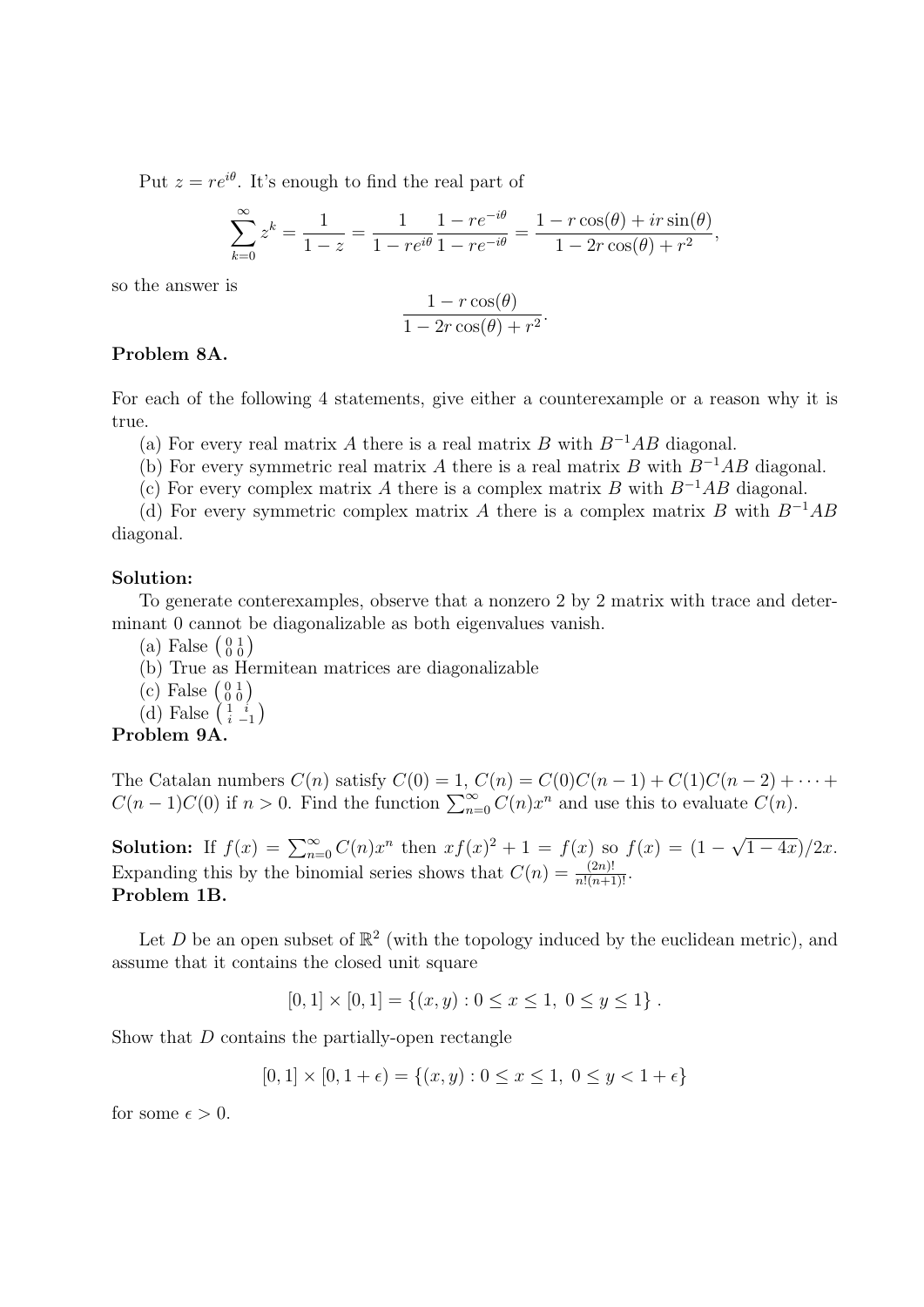**Solution:** For each  $x \in [0, 1]$ , we have  $(x, 1) \in D$ , so there is an  $\epsilon(x) > 0$  such that  $B_{2\epsilon(x)}(x,1) \subseteq D$  (here  $B_r(P)$  denotes the open ball of radius r centered at the point P). Therefore the open square with corners  $(x \pm \epsilon(x), 1 \pm \epsilon(x))$  is also contained in D.

As x varies over [0, 1], the open sets  $(x - \epsilon(x), x + \epsilon(x))$  cover the compact set [0, 1], so there is a finite subcollection  $\{(x_i - \epsilon(x_i), x_i + \epsilon(x_i)) : i = 1, \ldots, n\}$  that covers [0, 1]. Let  $\epsilon$ be the smallest of  $\epsilon(x_1), \ldots, \epsilon(x_n)$ . Then D contains the set  $[0, 1] \times [0, 1 + \epsilon)$ . Problem 2B.

Prove that every group is isomorphic to a group of permutations. Prove that every finite group is isomorphic to a group of even permutations of a finite set.

**Solution:** Let G be a finite group, and let  $S_G$  denote the group of permutations of G. For each  $g \in G$  define  $\sigma_g G \to G$  by  $\sigma_g(x) = gx$ . This function is one-to-one because  $gx = gy$  implies  $x = y$  by cancellation, and it is onto because it is one-to-one and G is a finite set. Therefore  $\sigma_g$  lies in  $S_G$  for all g. This is a group homomorphism  $G \to S_G$ because  $\sigma_q(\sigma_h(x)) = ghx = \sigma_{gh}(x)$  for all x, so  $\sigma_q \circ \sigma_h = \sigma_{gh}$  for all  $g, h \in G$ . This group homomorphism is injective because if  $\sigma_q$  lies in the kernel then  $\sigma_q(e) = e$  (where  $e \in G$ denotes the identity element); however,  $\sigma_q(e) = ge = g$ , implying  $g = e$  and therefore the kernel is trivial. Thus this homomorphism is an isomorphism of  $G$  with a subgroup of the permutation group  $S_G$ .

To get G isomorphic to a group of even permutations, do the same procedure to show that G is isomorphic to a subgroup of even permutations of  $S_{2G}$ , where 2G denotes the disjoint union of G with itself.

# Problem 3B.

Prove that there are infinitely many complex numbers z with  $e^z = z$ . (Hint: consider the behavior of  $e^z - z$  on the boundary of a large square.)

**Solution:** Consider the change of argument of  $e^z = z$  on a large square of side 2R centered at 0. The change of argument on the left hand edge and the top and bottom is bounded as R tends to infinity by easy estimates. The change of argument on the right hand edge is about that of  $e^z$  which increases linearly with R. So up to a bounded term, the total change in argument increases linearly with R. As the number of zeros is (change in agument)/ $2\pi$ , the function has an infinite number of zeros.

# Problem 4B.

For which real numbers x does the matrix-valued series  $\sum_{n=0}^{\infty} x^n A^n$  converge, where A is the matrix  $\left(\begin{smallmatrix} 0 & 1 \\ 1 & 1 \end{smallmatrix}\right)$ ?

**Solution:** The matrix has eigenvalues  $(1 \pm$ √ 5)/2. Diagonalizing the matrix shows that the series converges for  $|x|$  less than the inverse of the absolute value of the largest eigenvalue, series converges for  $|x|$  les<br>so for  $|x| < (-1 + \sqrt{5})/2$ .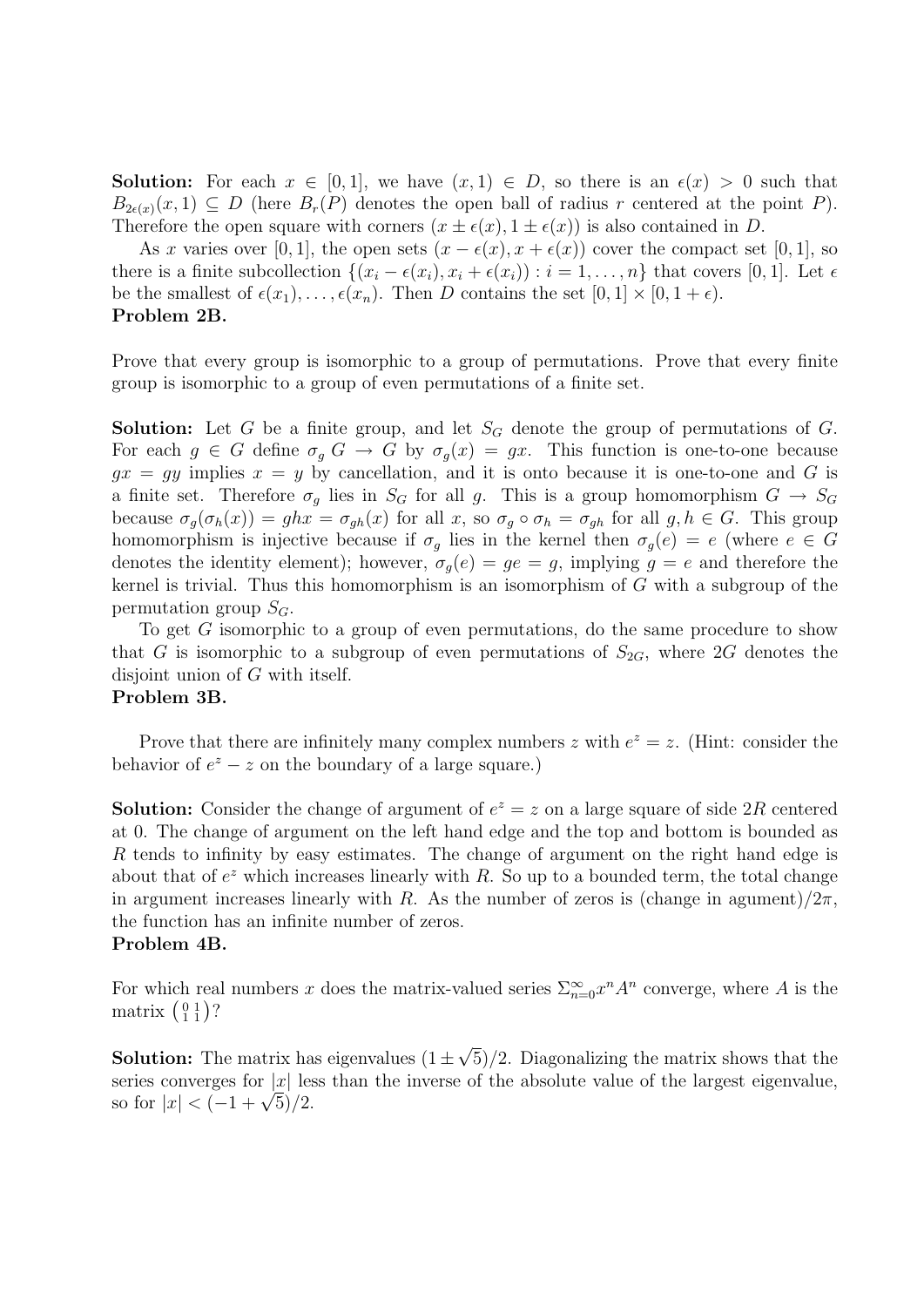# Problem 5B.

- (a) Evaluate  $I(n) = \int_0^{\pi} \sin(x)^n dx$  for *n* a non-negative integer.
- (b) Prove that  $I(n) > I(n+1) > 0$
- (c) Evaluate the infinite product  $\frac{1}{2} \times \frac{3}{2} \times \frac{3}{4} \times \frac{5}{4} \times \frac{5}{6} \times \cdots$ .

**Solution:** (a)  $I(0) = \pi$ ,  $I(1) = 2$ . Integration by parts gives  $I(n) = \int_0^{\pi} (n-1) \sin(x)^{n-2} \cos(x) \cos(x) dx =$  $(n-1)(I(n-2) - I(n)$  so  $I(n) = \frac{n-1}{n}I(n-2)$ . So  $I(2n) = \pi \frac{1}{2}$ 2 3  $rac{3}{4} \cdots \frac{2n-1}{2n}$  $\frac{n-1}{2n}$  and  $I(2n + 1) =$  $2\frac{2}{3}$ 3 4  $\frac{4}{5} \cdots \frac{2n}{2n+1}$ .

(b) Follows because  $\sin(x)^n > \sin(x)^{n+1} > 0$ .

(c) The product of  $2n-1$  terms of the product is  $\frac{I(2n)/\pi}{I(2n-1)/2}$  which is less than  $2/\pi$  and the product of 2n terms is  $\frac{I(2n)/\pi}{I(2n+1)/2}$  which is greater then  $2/\pi$ . As the product converges by the "alternating product test" it is  $2/\pi$ .

# Problem 6B.

Prove that the polynomial  $x^4 + x + 2011$  is irreducible over Q.

# Solution:

It is sufficient to check irreducibility in  $\mathbb{Z}[x]$  and for this it is enough to check irreducibility mod 2. For this just check it has no linear factors and is not divisible by the only irreducible degree 2 mod 2 polynomial  $x^2 + x + 1$ .

# Problem 7B.

Prove that the real and imaginary parts of a holomorphic complex function are harmonic (solutions of Laplace's equation  $\frac{\partial^2 f}{\partial x^2} + \frac{\partial^2 f}{\partial y^2} = 0$ ). Find two linearly independent real solutions of Laplace's equation in two variables that are homogeneous polynomials of degree 6.

### Solution:

The fact that the real and imaginary parts are harmonic follows easily from the Cauchy-Riemann equations. Two homogeneous harmonic polynomials of degree 6 are the real and imaginary parts of  $(x+iy)^6$  which are  $x^6 - 15x^4y^2 + 15x^2y^4 - y^6$  and  $6xy^5 - 20x^3y^3 + 6x^5y$ . Problem 8B.

For p a prime show that the number of non-singular  $n \times n$  matrices with entries in the field with p elements has the form  $p^r s$  where  $s \equiv (-1)^n \pmod{p}$ , and find r.

### Solution:

The number of nonsingular matrices is the number of bases which is  $(p^{n}-1)(p^{n}-p)...(p^{n}-p)$  $p^{n-1}$ ) (product of number of ways to choose first, second, ...n'th basis vectors). So  $r =$  $0+1+\ldots(n-1)=(n-1)n/2$  and  $s=(p^{n}-1)(p^{n-1}-1)\ldots(p-1)$  is congruent to  $(-1)^{n}$  $\pmod{p}$ .

# Problem 9B.